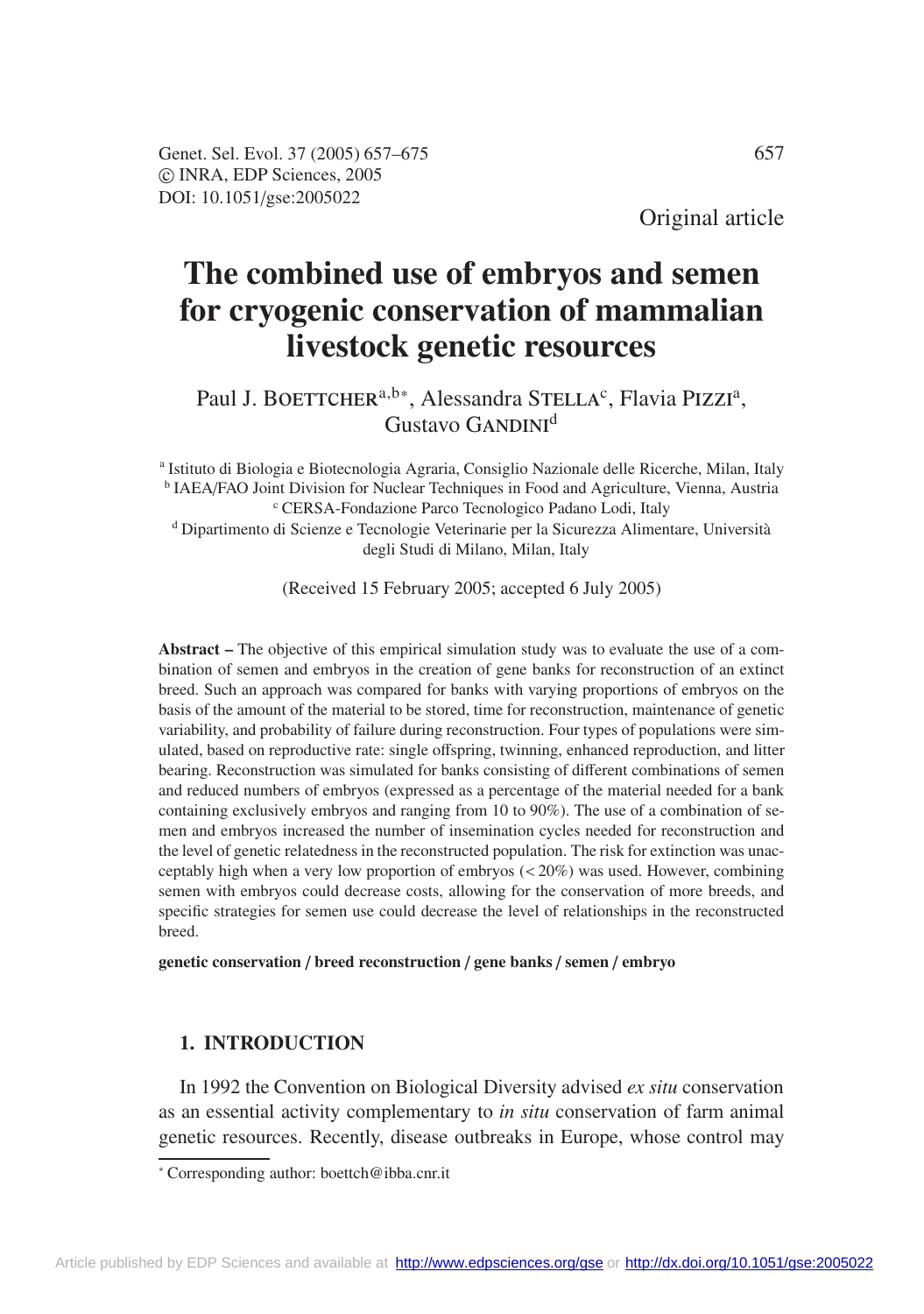require severe culling of the population, has underlined the importance of having cryopreserved genetic material to allow for breed reconstruction.

Semen and embryos have been both proposed as materials for cryopreservation of animal genetic resources [3, 4]. The amount of genetic material to be stored is a function of (among other factors) the intended future use of the material, which may include creation of new lines and breeds, supporting populations conserved *in vivo*, and breed reconstruction, with the latter generally being considered as the maximum guarantee against risk of breed loss. The literature on the type and amount of material to be stored as a function of the species and the conservation objectives is scant. Estimates for the number of semen doses or, alternatively, for embryos are given for some species by FAO [4], Ollivier and Renard [13], and Lömker and Simon [11], who also suggested parallel storage of embryos and semen. Results of an analysis for the creation of a pig semen bank were presented by Labroue *et al.* [9]. An overview of practical rules for collecting semen and embryos and of the organisational aspects of cryobanking setting were presented in a Workshop organised by the European Regional Focal Point (ERFP) for Animal Genetic Resources of the FAO [14].

Semen can be collected and frozen easily for most species. Breed reconstruction with semen-only can be accomplished through a series of back-cross generations, but this approach has some limitations, including the fact that one can never recover 100% of the genetics of the original breed. Gene percentage can be increased marginally by increasing the number of back-cross generations, but the number of doses of semen needed also increases, in some cases exponentially [13]. In addition, when the female reproductive potential is low (*e.g.* cattle, horse), the number of semen doses required can be very high. The number of semen doses (D) for breed reconstruction can be computed as

$$
D = d_p \times F \times n_p,\tag{1}
$$

where  $d_p$  is the number of doses needed per parturition,  $F$  is the total number of females to be inseminated during the reconstruction process and  $n_p$  is the expected number of parturitions per female [13]. For example, to reconstruct a horse population of 25 females, with 97% of the original genome, the number of semen doses required could exceed 20 000.

The techniques for embryo collection and freezing are continually improving, but cryopreservation with embryos is still generally more complex, difficult, and costly than with semen. In addition, the collection of a sufficient quantity of embryos for complete reconstruction may require a number of donor females that is unlikely to be available for some endangered breeds.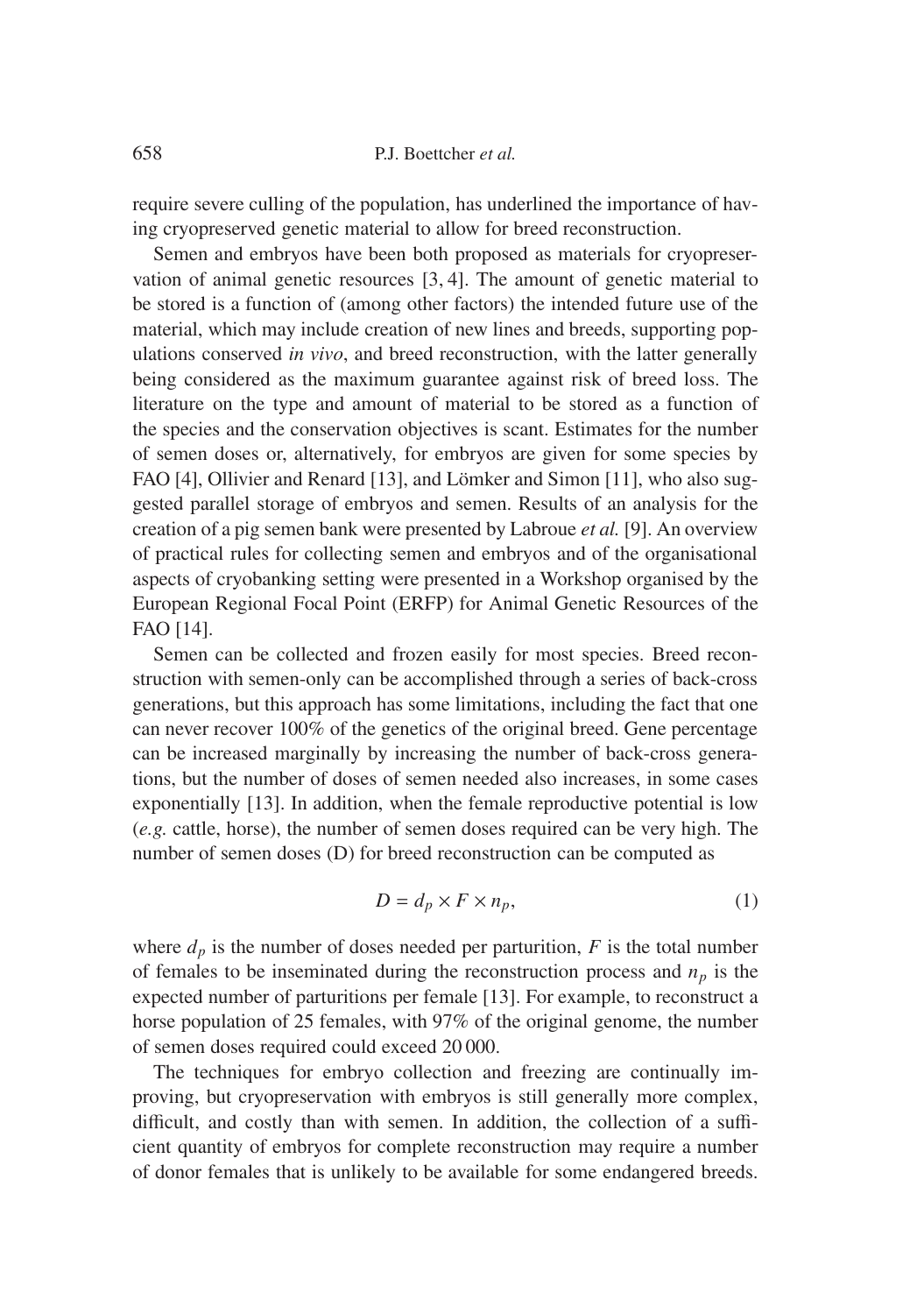For example, Ollivier and Renard [13] suggested the storage of 300 unsexed cattle embryos from up to 90 cows. For many rare breeds, finding 90 donor females would be a difficult, if not impossible task.

The combined use of semen and embryos could allow one to overcome the restrictions associated with the cryopreservation of semen or embryos only. In particular, this strategy would allow the retention of 100% of the original genome of the breed to be reconstructed and, depending on the species considered, may reduce both the numbers of doses and donors when compared to the semen-only and embryo-only strategies. Except for the general suggestion from Lömker and Simon [11] to conserve both semen and embryos, no reports are available in the literature on the combined use of semen and embryos.

The objective of this study was to use a simulation to evaluate the use of a combination of semen and embryos in the creation of gene banks for reconstruction of an extinct breed, on the basis of the amount of material to be stored, time for reconstruction, maintenance of genetic variability and extinction probability during reconstruction.

#### **2. MATERIALS AND METHODS**

#### **2.1. Simulation**

The simulation was designed to model the amount of genetic material, semen and embryos, to be cryopreserved for reconstructing a population of 25 males and 25 females of reproductive age. A population of this size can guarantee an effective population size of 50 or higher, which is above the size considered as critical for the maintenance of genetic variation [4,12]. The material stored in the gene bank was assumed to be derived from at least 25 unrelated founders consisting of the donor sires (semen) plus the sires and dams of the embryos. The use of at least 25 founders guarantees retention (in the stored material) of 98% of the heterozygosity of the donor population, a value considered as an acceptable compromise between costs and conservation objectives [4, 15].

The basic scheme of the simulation is shown in Figure 1. The starting point of each simulation was assumed to be an existing gene bank consisting of a certain number of frozen embryos. Then, for each embryo, the probability of pregnancy, survival of the embryo and recipient to parturition, sex of the embryo, and survival to breeding age were simulated. The probabilities of each of these events are presented in Table I. These values were taken from the analyses of survival in commercial populations (our unpublished data) and consultation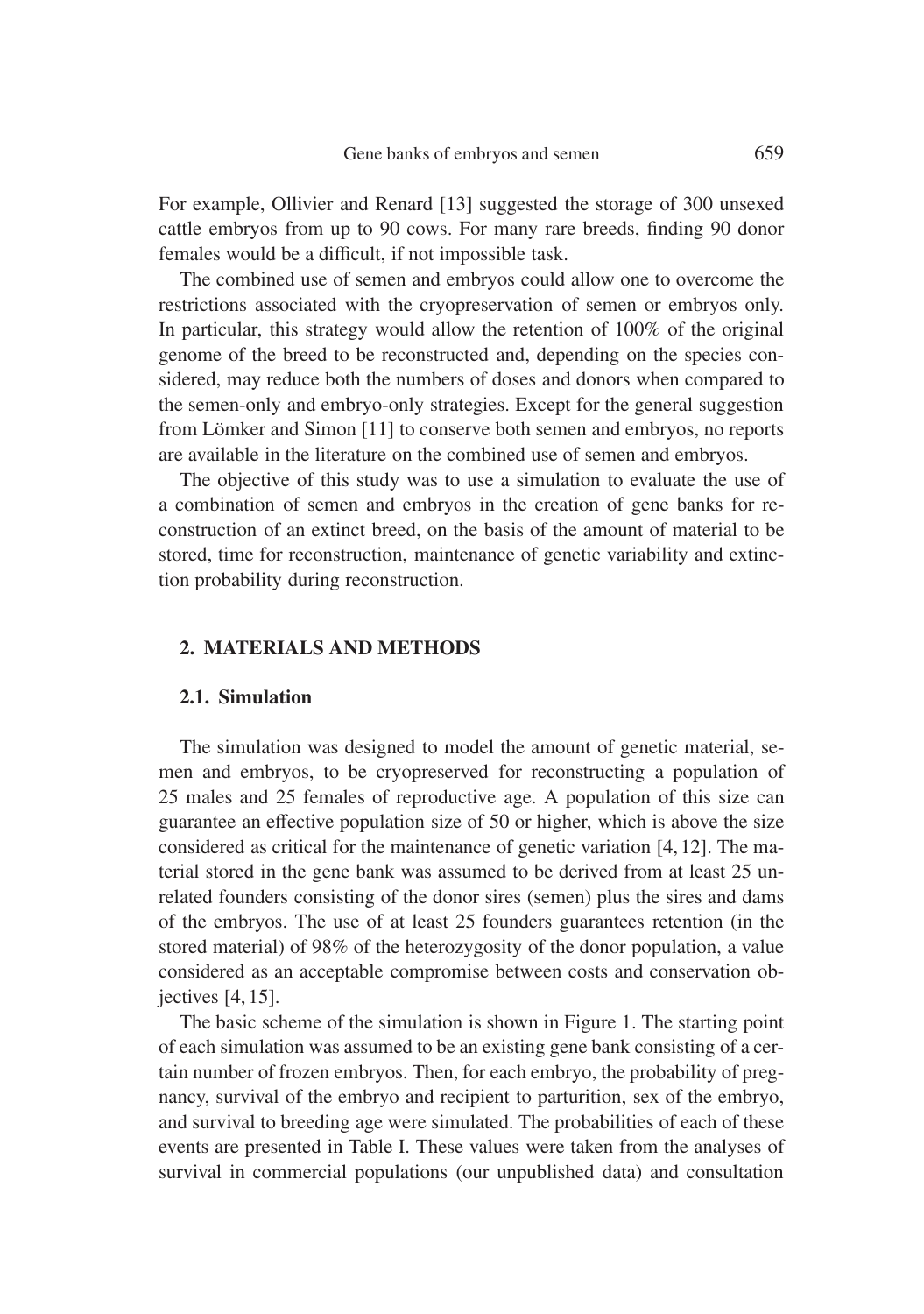

Figure 1. Design of the simulation. **Figure 1.** Design of the simulation.

# 660 P.J. Boettcher *et al.*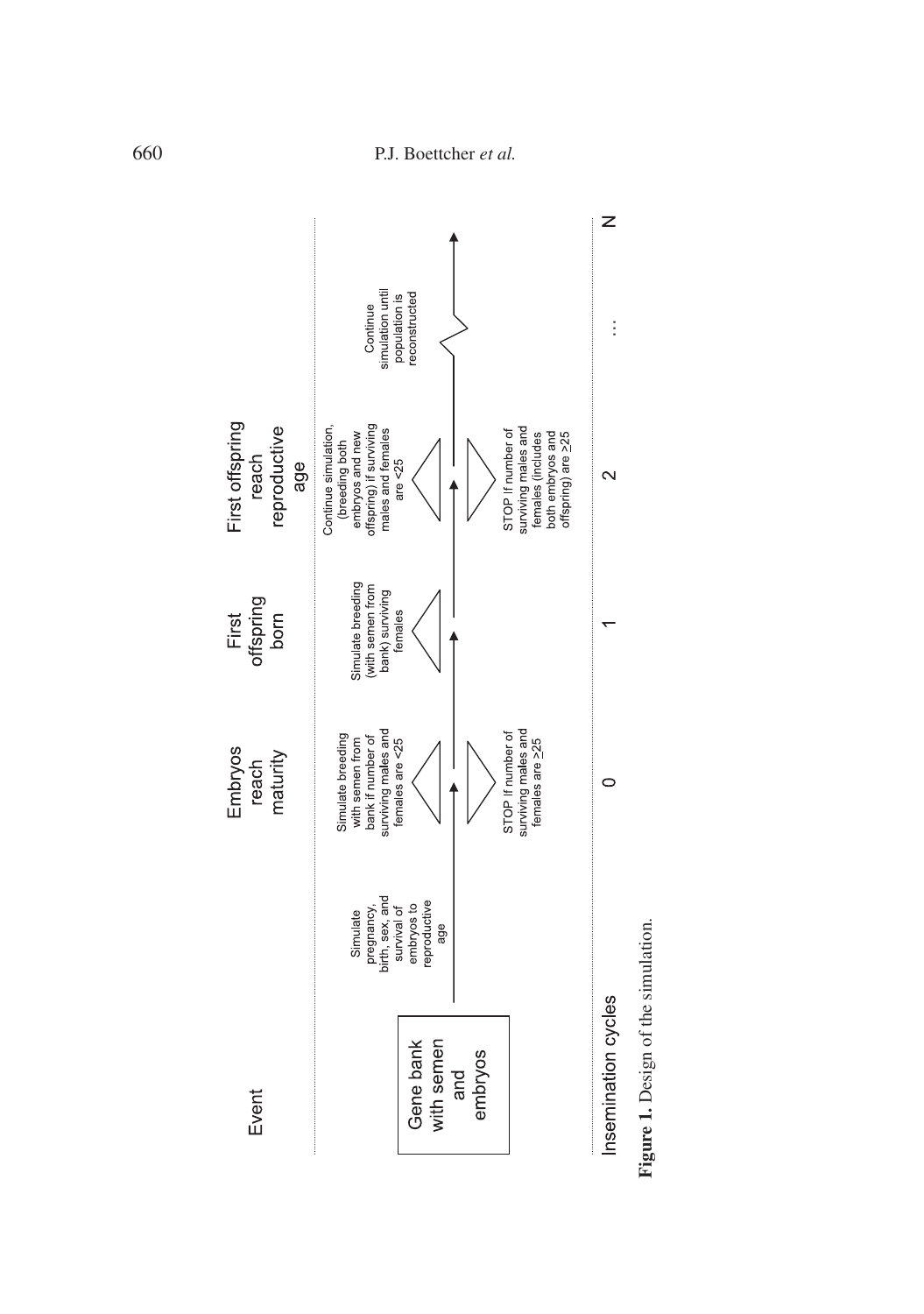| Parameter                                        | Value |
|--------------------------------------------------|-------|
| Proportion of females                            | 0.50  |
| Conception rate (semen)                          | 0.50  |
| Pregnancy rate (embryos)                         | 0.40  |
| Survival from birth to breeding age / conception | 0.80  |
| Survival from conception to parturition          | 0.90  |
| Survival from first to second parturition        | 0.86  |
| From 2nd to 3rd                                  | 0.80  |
| 3rd to 4th                                       | 0.75  |
| 4th to 5th                                       | 0.75  |
| 5th to 6th                                       | 0.70  |
| 6th to 7th                                       | 0.70  |
| 7th to 8th                                       | 0.65  |
| 8th to 9th                                       | 0.50  |
| 9th to 10th                                      | 0.00  |

**Table I.** Reproductive and survival parameters common to all simulated species<sup>1</sup>.

<sup>1</sup> Estimated from different sources, technical reports and field experts.

with experts in embryo transfer (J. Metzger, personal communication, 2004). If the simulated population of embryos surviving to breeding age consisted of at least 25 females and 25 males, the breed was assumed to be "reconstructed" and a new replicate was initiated, starting from the gene bank stage. If the number of surviving embryos was less than 25 for either sex, the subsequent insemination of the female survivors with semen stored in the bank was simulated. In a reconstruction plan, semen usage must remain relatively balanced across sires because high variability in the size of half-sib families will contribute to a decreased effective population size in the reconstructed population [7, 8]. In order to help distribute sires evenly across animals, bulls were used sequentially. Conception was simulated with a probability of success of 50% (Tab. I). If conception was not initially successful, up to five attempts at rebreeding were allowed. The animals that did not conceive after five inseminations were culled. The insemination of animals surviving from the original embryos was considered to be the start of the first "insemination cycle", a term that was used in this study to measure time for reconstruction and make comparisons across gene bank designs. An insemination cycle started at the time of insemination for the birth of one set of offspring, and ended at the insemination to produce the subsequent set. Once conception was obtained, the subsequent survival of the pregnant animals to parturition was then simulated.

Four types of species were considered, which varied according to mean and variability of family size: (i) a lowly prolific species producing a single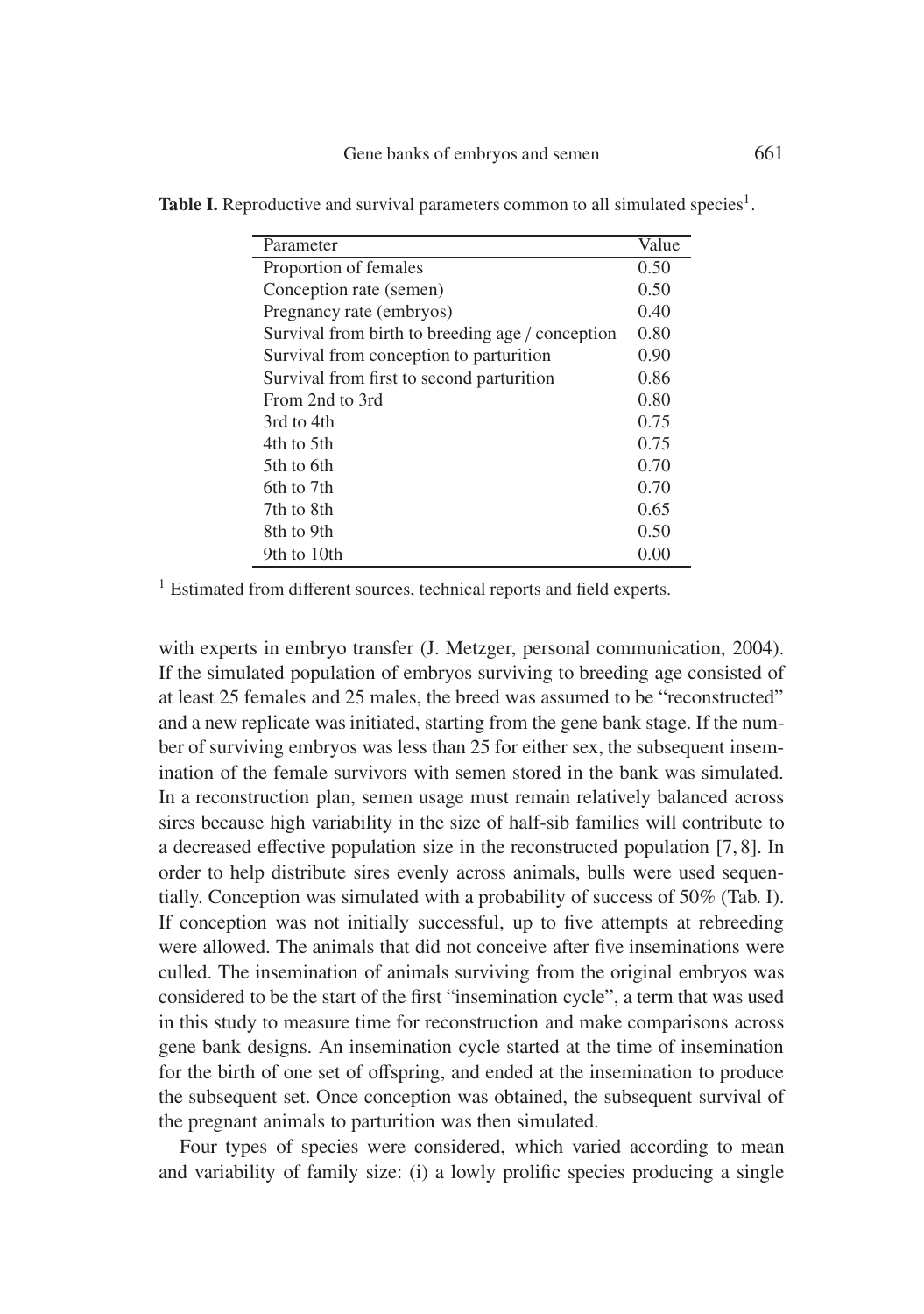|                       |                      | Number of offspring |           |
|-----------------------|----------------------|---------------------|-----------|
| Species type          | Examples             | Mean                | Standard  |
|                       |                      |                     | deviation |
| Single offspring      | Cattle and horses    | 1.0                 | (0.0)     |
| Twins                 | Small ruminants      | 1.4                 | 0.5       |
| Enhanced reproduction | Superovulated cattle | 2.6                 | 2.0       |
| Litter bearing        | Swine and rabbits    | 75                  | 2.5       |

**Table II.** Parameters describing the reproductive efficiencies of the four simulated species.

offspring per mating (SNG), (ii) a species for which a certain proportion of twinning (TWN) is expected, (iii) a category designed to simulate the use of a reproductive technology such as multiple ovulation and embryo transfer to increase the fecundity of a lowly prolific species (MET), and (iv) a highly prolific, litter-bearing (LIT) species. Table II lists examples of species for each situation and the means and standard deviations of number of offspring per female.

The animals that survived to produce offspring were then rebred, starting another insemination cycle to produce a second group of offspring. At the same time, the survival of the first group of offspring to reproductive age was simulated. At the time that the second group of offspring from the original embryos was born, the first group of offspring from these animals were assumed to have reached sexual maturity. The number of surviving females in these two groups  $(1 = \text{original embryos and } 2 = \text{their first offspring})$  was evaluated. If this total was at least 25, the population was assumed to be "reconstructed" and a new replicate was started. If not, a new insemination cycle was generated and the mating of all these animals was simulated and the process was continued. At the end of each subsequent insemination cycle, the number of living animals of breeding age was counted to determine if the reconstruction goal of 25 animals from each sex had been reached. If not, additional insemination cycles were continually simulated. If the population could not be reconstructed in 50 cycles, it was assumed to have returned to a state of extinction. The simulation was replicated 500 times for each species type and each ratio of embryos to semen.

# **2.2. Gene banks**

As already indicated, the simulated gene banks were assumed to be constructed of different combinations of semen and embryos. Each combination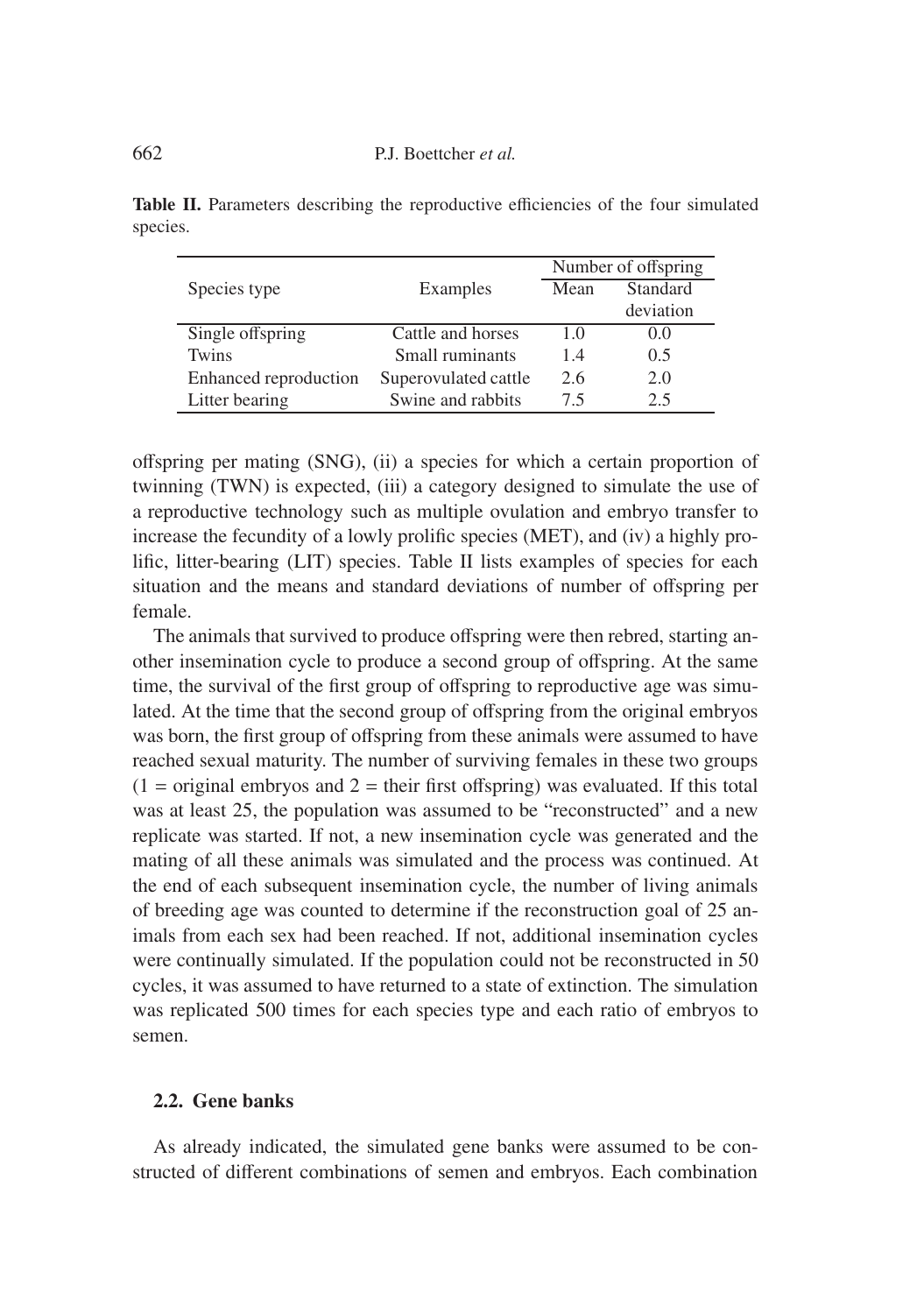was based on having a given number of embryos, equal to a specific percentage of the embryos needed to reconstruct a breed using only embryos. For each combination, the number of embryos was fixed at the start of the simulation and the number of doses of semen was allowed to vary. The purpose of the simulation was thus to obtain the distribution of the number of doses of semen required to reconstruct the population for a particular number of embryos.

The first step in the preparation of the simulation was to determine the number of embryos needed to reconstruct a population using exclusively embryos. Because the primary goal of gene banks is to reduce the risk of extinction of a breed, the number of embryos used in this situation was not the expected number of embryos needed for construction (*i.e.* based on the average rates of conception and survival in Tab. I), but rather the number of embryos needed to reconstruct the population with a 90% (approximately) rate of certainty. Based on the parameters in Table I, the expected number of embryos needed to obtain 25 females of breeding age was 174. The approximate 90th percentile value for this variable was 215 embryos, which was constant for all species. (A detailed explanation of these calculations is in the Appendix).

For each combination of semen and embryos, the number of embryos in the bank was reduced by 10%. Thus, the first situation simulated was for a bank with 90% of the embryos needed for exclusive-embryo reconstruction, or 194 embryos. The second combination simulated a bank with 172 embryos, and so forth, down to 22 embryos (10%) in the final combination.

In addition to changing the numbers of embryos, the number of female donors of embryos was changed accordingly. The standard situation for reconstruction with 100% embryos called for 25 different female donors of embryos, and 0 male donors of semen [15]. Each time the number of embryos was decreased by 10%, the number of female donors was decreased by this proportion as well, and replaced by male donors of semen. For the situation with 90% embryos, 22 donors of embryos and three donors of semen were simulated. With 80% embryos, the numbers of female and male donors were 20 and five, respectively, and so on.

## **2.3. Comparison of gene banking strategies**

Five measures of efficiency of reconstruction were used to compare the banking strategies based on different proportions of embryos and semen. The first criterion was the risk of failure in the reconstruction. The risk was evaluated as the number of times that the new population failed to reach the size of 25 males and females of breeding age within 50 insemination cycles.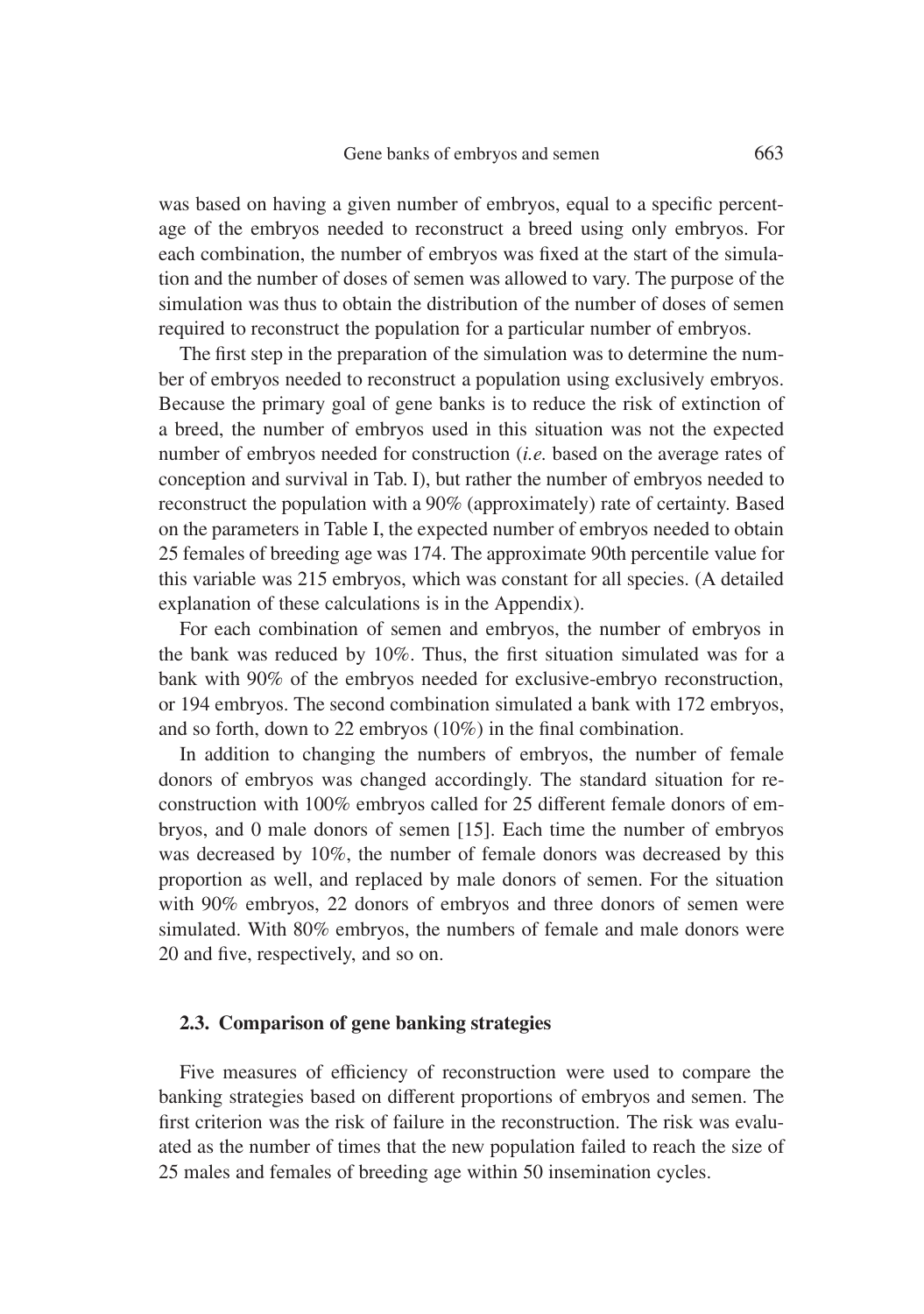The second criterion for evaluation was a measure of time required for reconstruction. For this study, time was measured in insemination cycles, to allow for application of the results across species.

The third measure of efficiency monitored was the number of doses of semen used in the reconstruction process, which are expected to increase for each incremental decrease in the number of embryos included in the bank. One criterion examined was the trend in the marginal increase in the number of doses of semen required for each 10% decrease in the number of embryos (from 90 to 10%).

During the reconstruction process, a population is expected to lose some genetic variation, and to minimise this process should be an objective of any reconstruction strategy. Two criteria were used to monitor the genetic variability during the reconstruction process. The first was the additive genetic relationship among members of the reconstructed population. These values were averaged across the animals in the reconstructed population

$$
AA = \sum_{i} \sum_{j \geq i} (a_{ij}/N), \qquad (2)
$$

where AA is the average additive genetic relationship among animals,  $a_{ij}$  is the additive genetic relationship between animals *i* and *j*, and *N* is the number of elements in the upper half of the additive genetic relationship matrix. It should be noted that for a given pair of animals  $i$  and  $j$ ,  $a_{ij}$  is equal to 2 times the Malecot coefficient of kinship.

The second measure of the genetic variability maintained was the number of founder equivalents in the reconstructed population,  $F_e$  [10]. This statistic was calculated as

$$
F_e = \left[ \sum_i \left( \sum_j a_{ij} / N_r \right)^2 \right]^{-1}, \tag{3}
$$

where  $a_{ij}$  is the additive genetic relationship between founder *i* and animal *j* in the reconstructed population and founder  $i$  and  $N_r$  is the number of animals in the reconstructed population. The number of effective founders decreases as the level of disparity in the contributions of each founder to the final reconstructed population increases. It is known that  $F_e$  has some limits, since it does not consider genetic drift and that after some generations, assuming random mating, becomes a constant value equal to half of the asymptotic effective population size [17]. Nevertheless,  $F_e$  was considered appropriate for this study, given the very small number of generations of our populations and the absence of bottlenecks. Founders were defined as the sires and dams of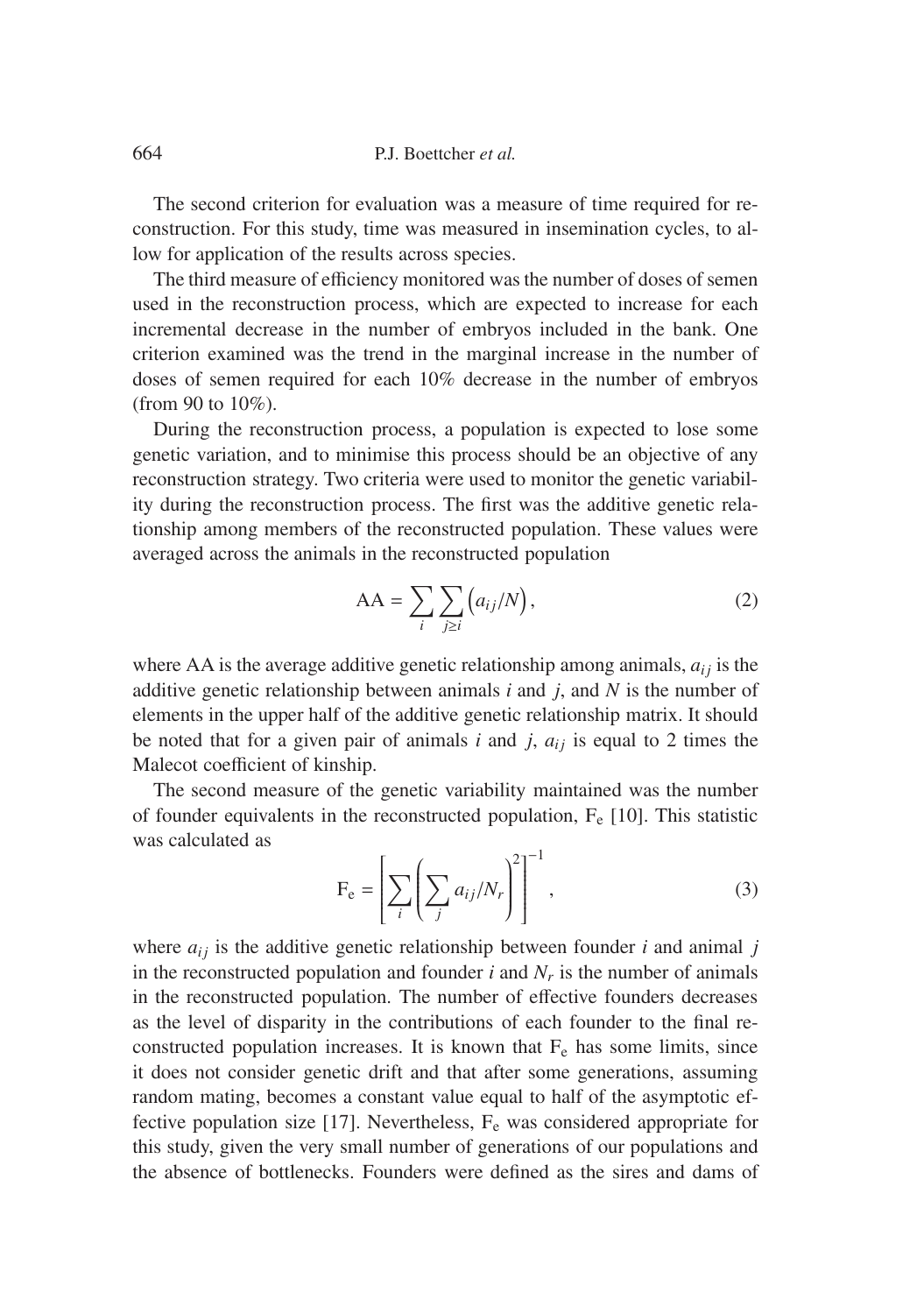embryos and the sires contributing semen to the gene bank; the actual number of founders ranged from 28 (22 sires with semen and six parents of embryos) with 10% embryos, to 47 (three sires with semen and 44 parents of embryos) with 90% embryos.

Minimising average relationships among reproductive individuals weighted by their progeny contribution is the strategy of choice [6] and approximate methods (*e.g.,* [2, 16]) and an exact method [5] have been proposed. Therefore, in addition to the sequential use of sires for homogenisation of genetic contributions (see Sect. 2.1), a strategy of sire distribution based on progeny contribution was also tested. For this approach, at the start of each insemination cycle, sires with semen in the gene bank were ranked for their average relationship with the reproductive population (lowest to highest). The first animal in the breeding population was then mated to the sire with the lowest level of relationship in the population. After that mating was made, a dummy animal with a relationship of 0.5 to the sire was added to the relationship matrix and the average relationship between the sires and the population was recalculated. The new sire with the lowest average relationship was then mated to the next animal to be bred. This process was continued until all animals were mated and repeated each insemination cycle until the population was reconstructed.

#### **3. RESULTS AND DISCUSSION**

#### **3.1. Risk of failure in the reconstruction**

Table III has the percentages of time that the reconstruction goal was not reached within 50 insemination cycles for each of the four species types. The risk of failure increased as the proportion of embryos decreased. For all species, the reconstruction goal was always reached when the embryo percentage was at least 40%. In addition, the failure rate was higher at low reproductive prolificacy. Inasmuch as the goal of creating a genebank for breed reconstruction is to avoid extinction, construction of a bank with only 10% of the embryos required for an exclusive embryo bank seems to be an ill-advised and risky strategy. To be sure of reaching the reconstruction goal, embryo percentages should be higher than 30% for SNG and higher than 20% for more prolific species.

#### **3.2. Time for reconstruction**

Figure 2 shows the median (2A) and upper 90th percentile (2B) for the number of insemination cycles required to reconstruct each of the four species types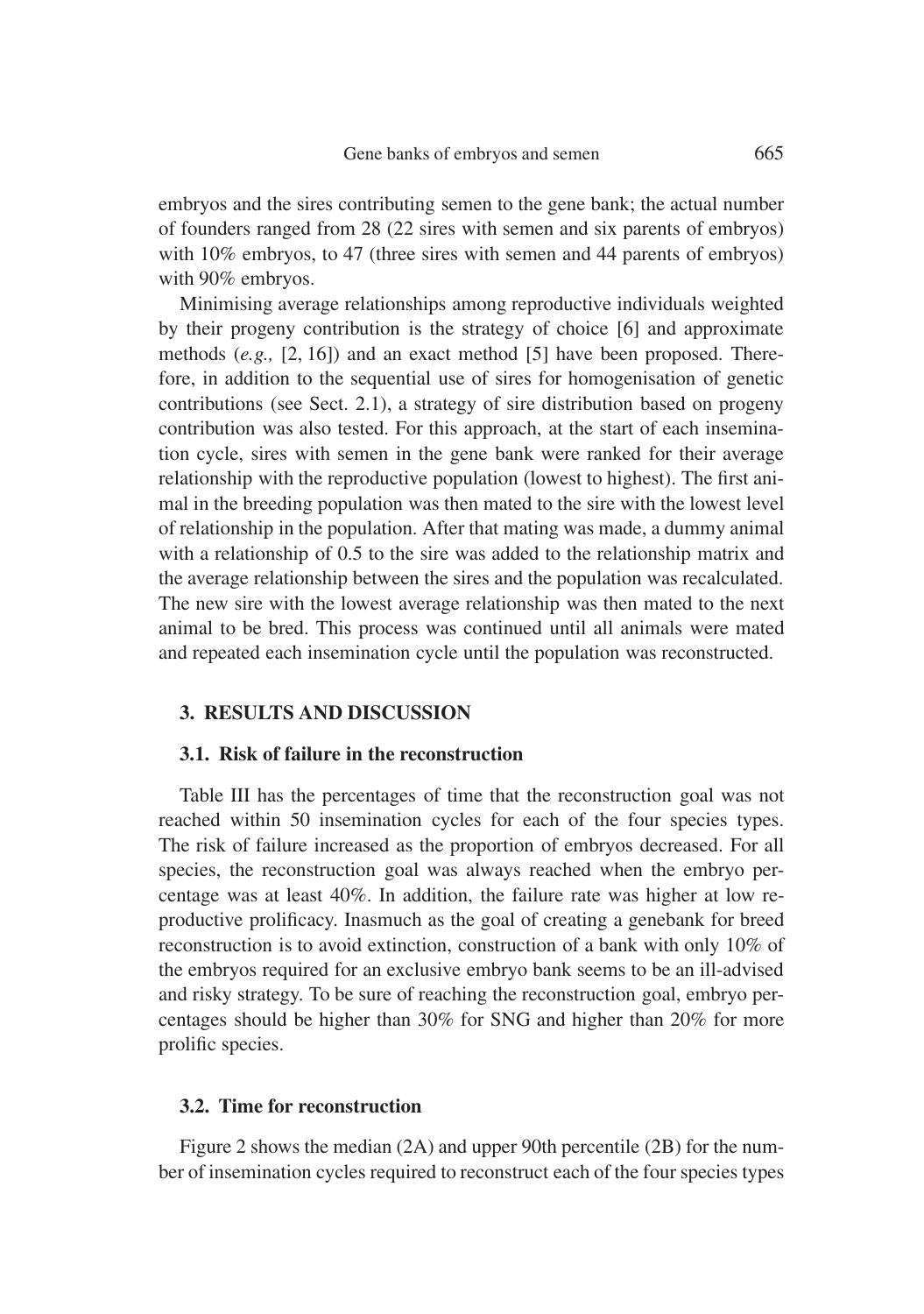**Table III.** Risks (%) of failure during the breed reconstruction process for each type of species and for different proportions of embryos in the bank. Successful reconstruction was always observed for embryo percentages  $\geq 40$ .

|                           | Embryo percentage |     |       |
|---------------------------|-------------------|-----|-------|
| Species type <sup>1</sup> | 10                | 20  | 30    |
| <b>SNG</b>                | 12.0              | 1.0 | 0.4   |
| <b>TWN</b>                | 6.6               | 04  | 0.0   |
| <b>MET</b>                | 4.8               | 0.2 | 0.0   |
| LIT                       | 3.6               | 02  | (0.0) |

<sup>1</sup> SNG = single offspring per pregnancy, TWN = twinning possible, MET = use of multiple ovulation and embryo transfer,  $LIT =$  litter bearing species.



 $\leftarrow$  SNG  $\leftarrow$  TWN  $\rightarrow$  MET  $\leftarrow$  LIT

**Figure 2.** Median (A) and 90th percentile (B) for the numbers of insemination cycles required to reconstruct a breed when the number of embryos stored in the gene bank ranged from 90 to 10% of that required to reconstruct the population with only embryos, for four types of livestock species.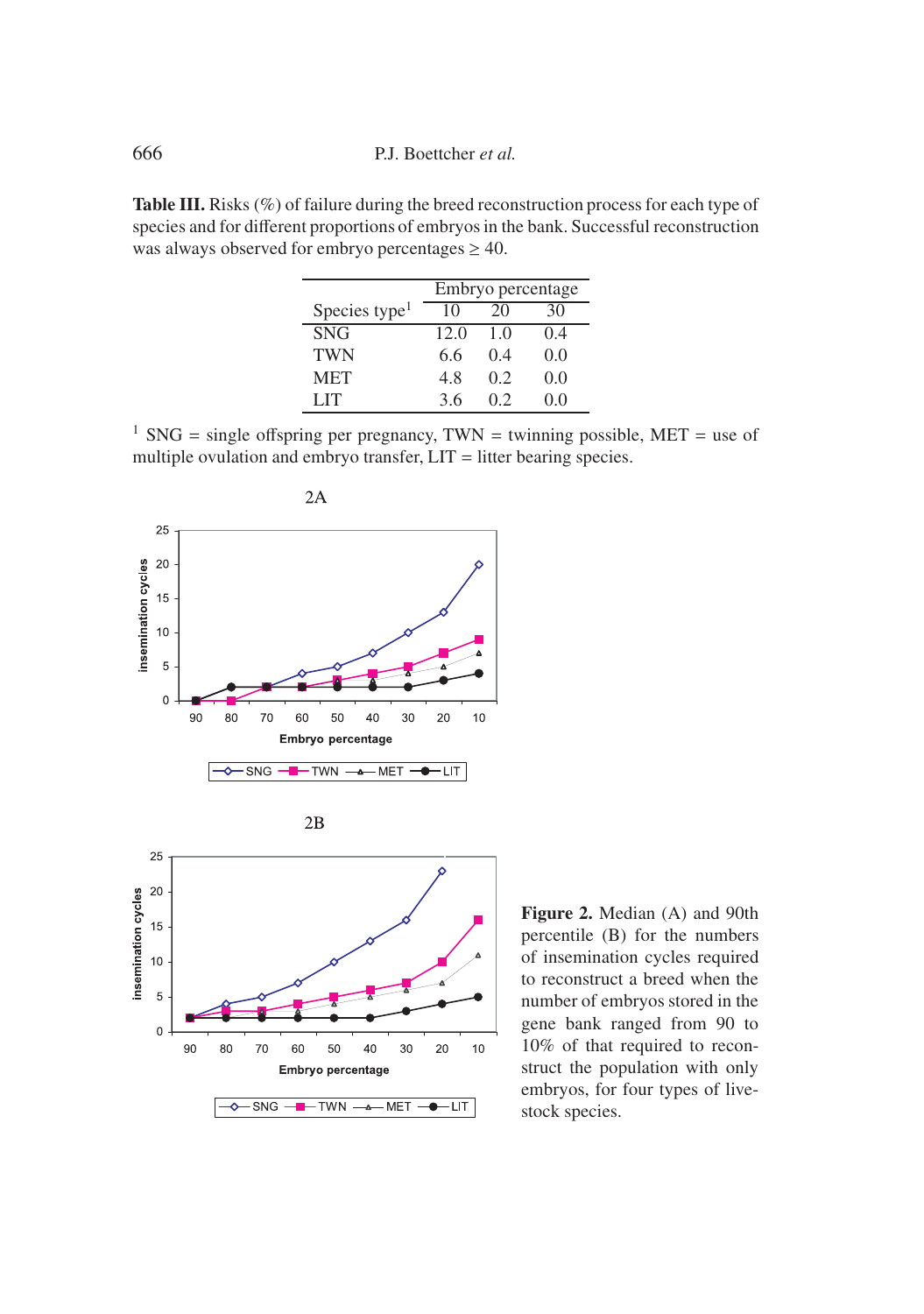for the different combinations of embryos and semen ranging from 90 to 10% embryos. The time for reconstruction increased with decreasing proportions of embryos. As explained previously, the benchmark value for a bank of 100% embryos was calculated on the objective to obtain reconstruction 90% of the time, and was equal to 215 embryos. For that reason, when only 90% of the benchmark value of embryos was used, reconstruction was still reached with the embryos only in most of the simulations, and thus required zero insemination cycles. As the proportion of embryos decreased, so did the proportion of times that the population was reconstructed from only embryos. With 80% of the benchmark, reconstruction was still achieved about 50% of the time. In some rare cases  $\left($  < 1% of the time), the reconstruction goal was reached with only the offspring from the embryos even when the bank included only 50% of the benchmark.

A strong relationship was observed between fecundity and number of cycles required for reconstruction. For LIT species, the median time for reconstruction was always less than four cycles, even when only 10% of the benchmark embryos were used. In contrast, >20 cycles were required for reconstruction of SNG species when only 10% of the benchmark was used. With low prolificacy, the number of cycles increased exponentially as the percentage of embryos decreased. The results for the TWN and MET species fell between these two extremes. In general, fewer than ten cycles were required at these levels of prolificacy, even for the lowest proportions of embryos. Decreased fecundity also increased the variability of reconstruction times. For LIT species, the result for the 90th percentile was always either the same as the median or greater by only a single cycle. For TWN and MET, the 90th percentile was generally 130 to 150% of the median. For SNG, the 90th percentile was usually about two times the median. For an embryo percentage of 10%, failure to reconstruct the SNG population occurred more than 10% of the time (Tab. III) and thus the 90% percentile was not calculable.

#### **3.3. Doses of semen required**

The number of doses of semen required followed the same general trends observed for a number of insemination cycles (Fig. 3). Specifically, as prolificacy increased, the number of doses of semen required decreased. The trend in the number of semen doses required when decreasing the number of embryos in the bank by 10% was basically linear for LIT, MET and TWIN, with marginal increases of 1.2, 5.0, and 10.2 doses per 10% decrease in embryos, respectively. For SNG, the trend was not linear throughout its range, seemingly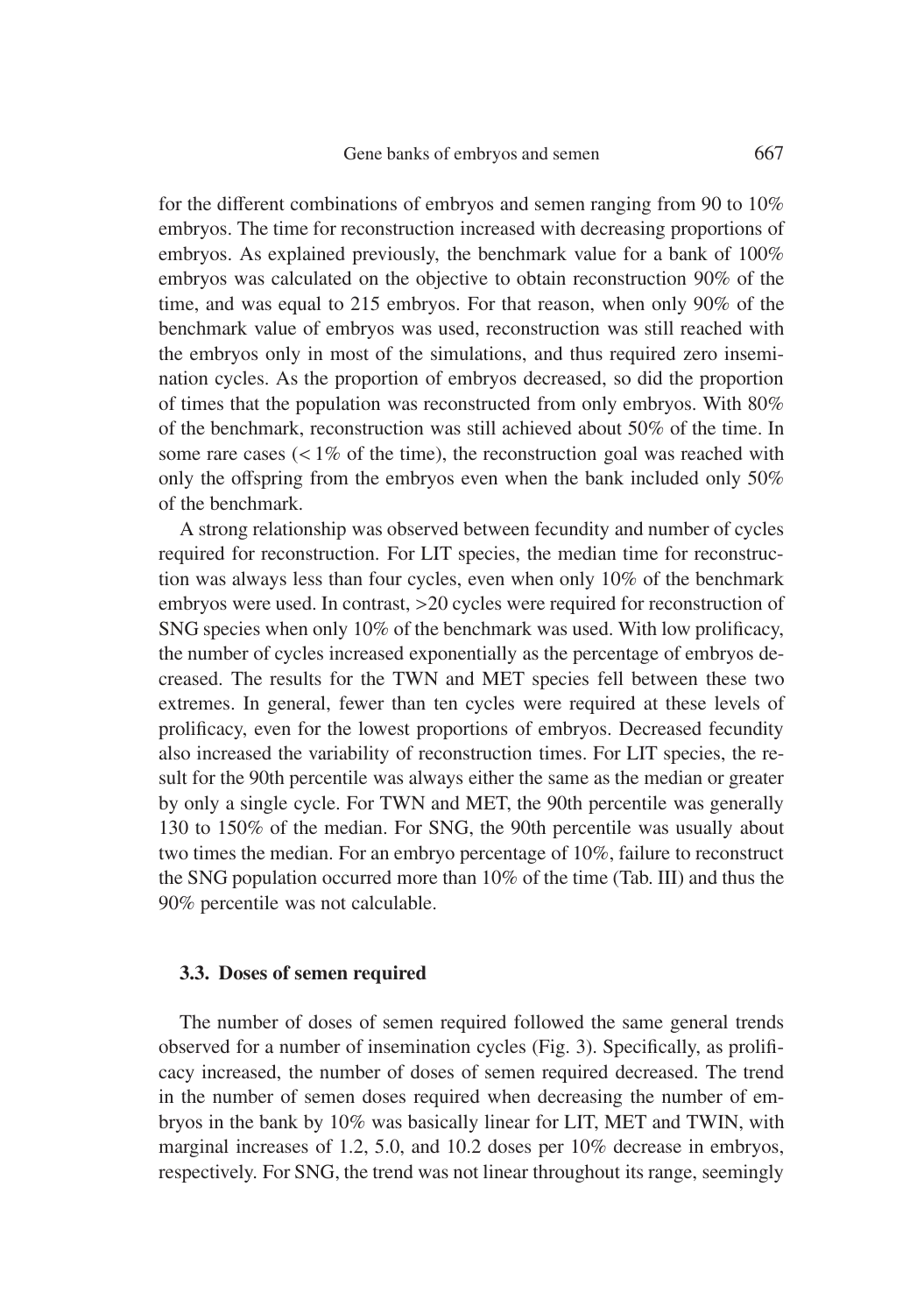

 $3A$ 

**Figure 3.** Median (A) and 90th percentile (B) for the numbers of doses of semen required to reconstruct a breed when the number of embryos stored in the gene bank ranged from 90 to 10% of that required to reconstruct the population with only embryos, for four types of livestock species.

Embryo percentage  $\boxed{\rightarrow\leftarrow$ SNG  $\rightarrow\rightarrow\rightarrow$ TWN  $\rightarrow\rightarrow\rightarrow$ MET  $\rightarrow\rightarrow\rightarrow$ LIT

50  $\mathcal{C}$ 90 80 70 60 50 40  $30$ 20  $10$ 

having one marginal rate of about 24 doses per 10% reduction from 80 to 50% and about 41 doses per 10% below 50%.

In practice, artificial insemination for LIT and MET often involves the administration of two doses of semen, separated by an interval of several hours. This approach of insemination with two doses of semen was not accounted for in Figure 3, but semen usage would have still been much lower than for SNG and TWN. No other estimates of combinations of embryos and semen for breed reconstruction are available in the literature, other than the broad guidelines discussed by Brem *et al.* [1] and Lömker and Simon [11]. The latter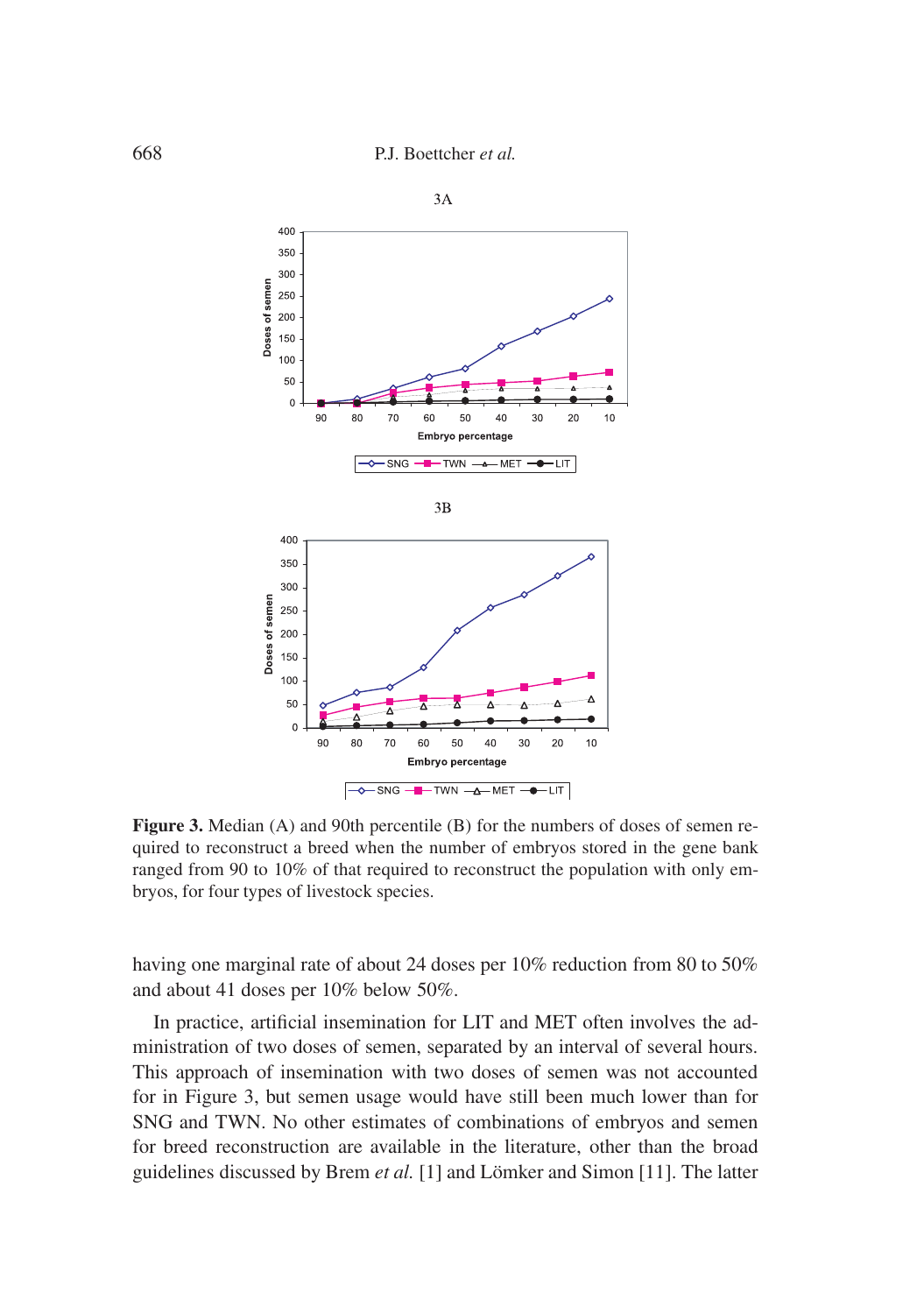authors suggested the storage of 300 embryos and 2500 doses of semen to reconstruct a population of 25 cows, which are quantities much higher than our findings. However it should be noted that these authors suggested breed reconstruction by embryos only and storage of semen only for its subsequent reproduction.

### **3.4. Maintenance of genetic variability**

Trends in the level of genetic relationships among members of the reconstructed population are shown in Figure 4. In general, with decreased embryo percentage and increased numbers of insemination cycles, relationships in the reconstructed population increased. In contrast to the trends observed for numbers of insemination cycles and doses of semen, less difference was observed among the four species types. In particular, the levels of relationships in the final population were very similar for SNG, TWN, and MET, at least for embryo percentages higher than 10%. With increased fecundity, the number of full-sib groups is increased, while the number of half-sib relationships is greater for species with low fecundity. These two factors seemed to be in equilibrium for SNG, TWN, and MET. In contrast, the level of relationships with LIT tended to be lower than for the other three species types with moderate embryo percentages (40 to 70%), but higher when embryo percentages were low (10 and 20%). With low embryo percentages, the reconstructed LIT populations were made up of multiple full- and half-sib families from a few dams, plus some of the dams of these families. As a result, median levels of relationships were very high, up to 0.17 with 10% embryos in the bank.

The numbers of effective founders in the final population decreased by decreasing embryo percentage and, as a result, by increasing the number of cycles (Fig. 5). This result was as expected, inasmuch as the effective number of founders is conceptually related to kinship. As was observed for the level of relationships, trends were similar for SNG, TWN, and MET, and for LIT for embryo percentages greater than 40%. As mentioned previously, the actual number of founders was greater for the situations with higher embryo percentages, because each embryo had two parents as founders, while each donor of semen was counted as a single founder. With an embryo percentage of 10%, the effective number of founders was near 10 for LIT, but remained higher than 15 for SNG, TWN and MET. As observed in Figures 4 and 5, increased levels of relationships among members of the reconstructed population are a factor that could potentially limit the applicability of gene banking strategies that rely on using few embryos and large proportions of semen. As demonstrated, such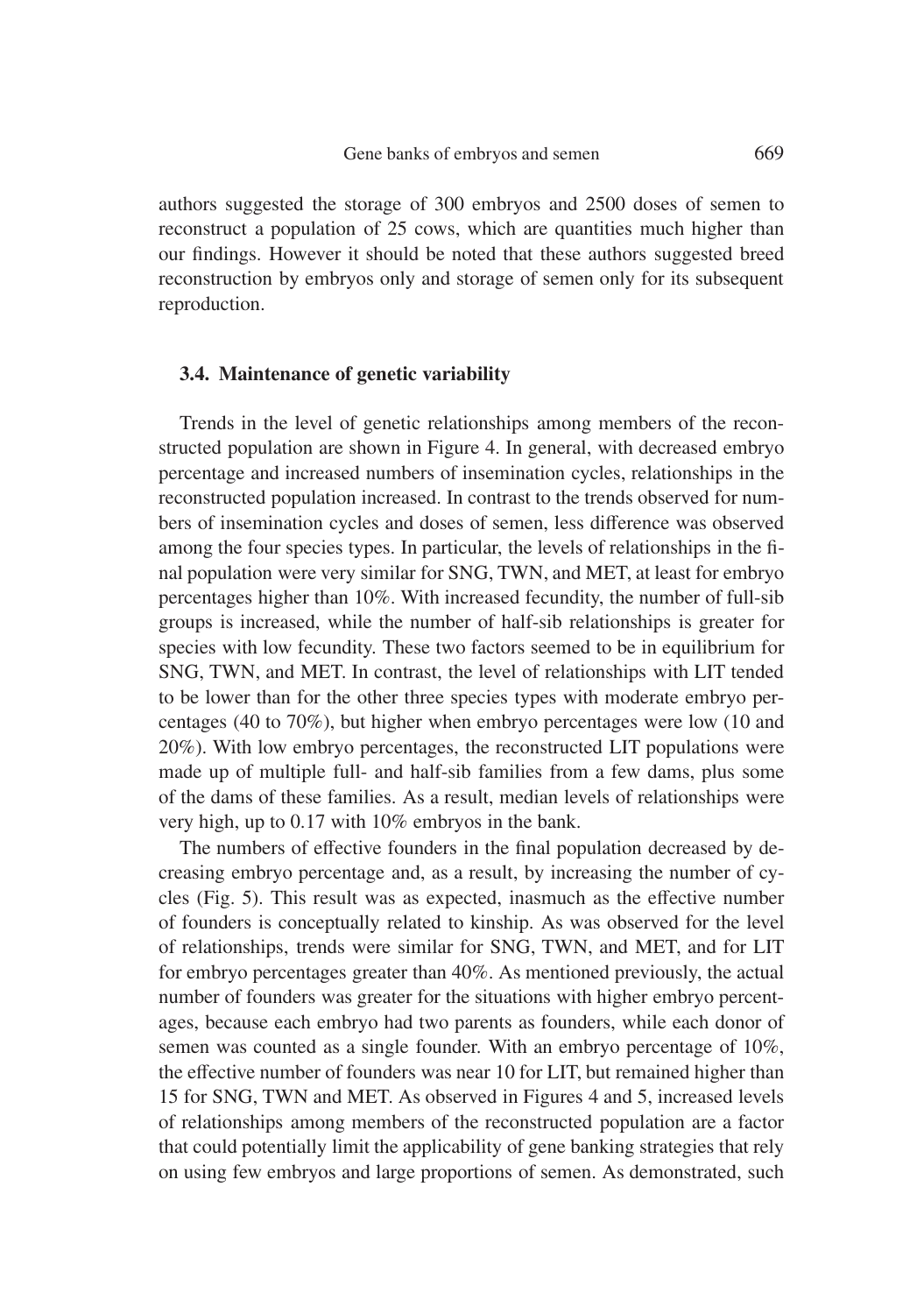

**Figure 4.** Median (A) and 90th percentile (B) for the average genetic relationship among members of a reconstructed breed when the number of embryos stored in the gene bank ranged from 90 to 10% of that required to reconstruct the population with only embryos, for four types of livestock species.

strategies require numerous insemination cycles and create multiple half- and full-sib families.

Figure 6 shows the effect of applying a strategy to minimize genetic ties on the mean level of relationships in reconstructed SNG populations, as well as the mean level of relationships obtained using the passive, sequential method of sire usage. The use of the strategic mating approach resulted in lower levels of relationships for all embryo percentages, and the advantage of the method increased as embryo percentage decreased. Using this method, the average relationship with 10% embryos was about the same as was observed with 40%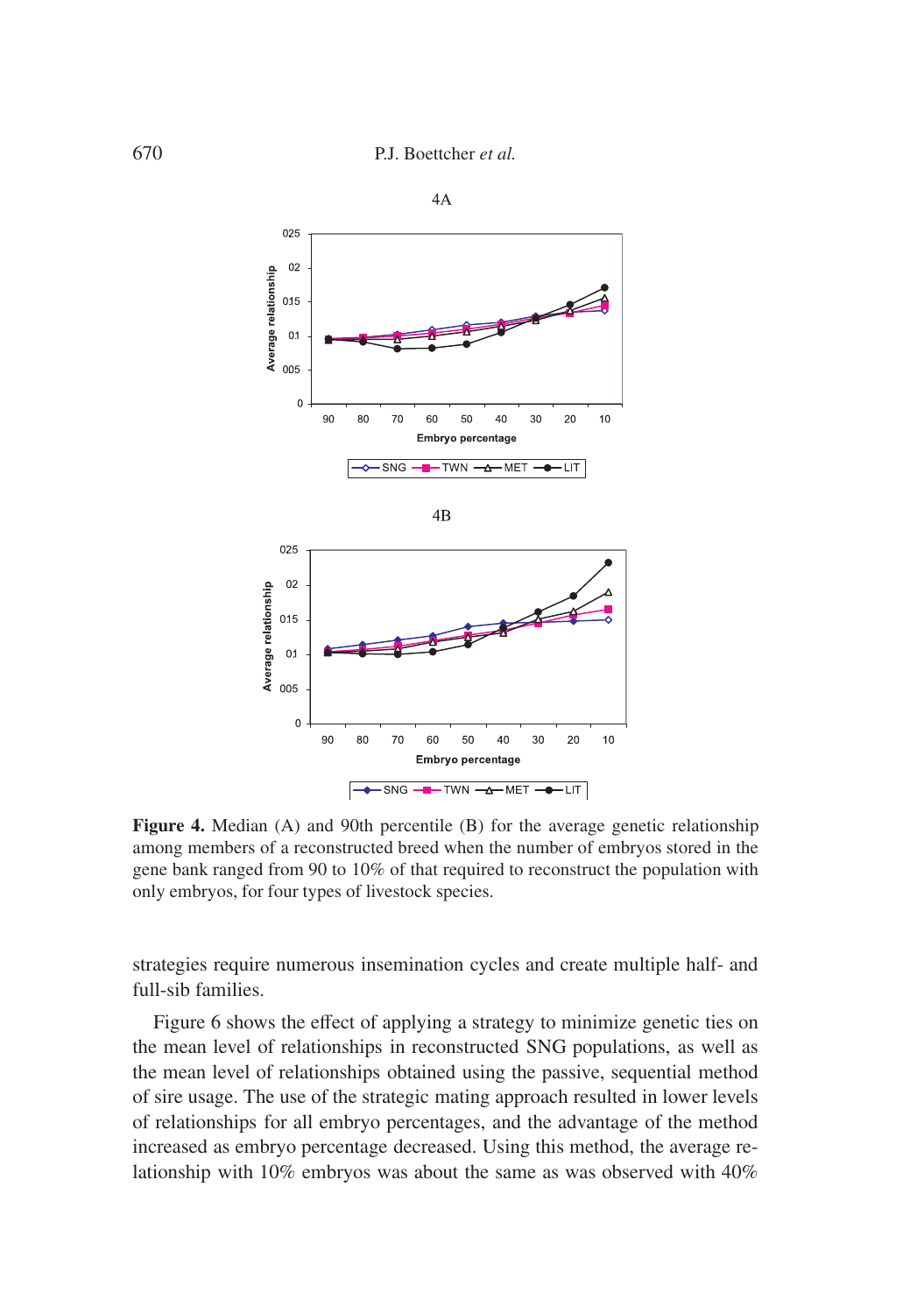

Figure 5. Median (A) and 90th percentile (B) for the average number of founders among members of a reconstructed breed when the number of embryos stored in the gene bank ranged from 90 to 10% of that required to reconstruct the population with only embryos, for four types of livestock species.

embryos and the sequential method of sire distribution. The number of effective founders was greater than that obtained when applying the passive method to an embryo percentage of 60% (not shown). Thus, the use of strategies that optimise genetic contributions or minimise genetic relationship can improve the feasibility of applying strategies using relatively low proportions of embryos.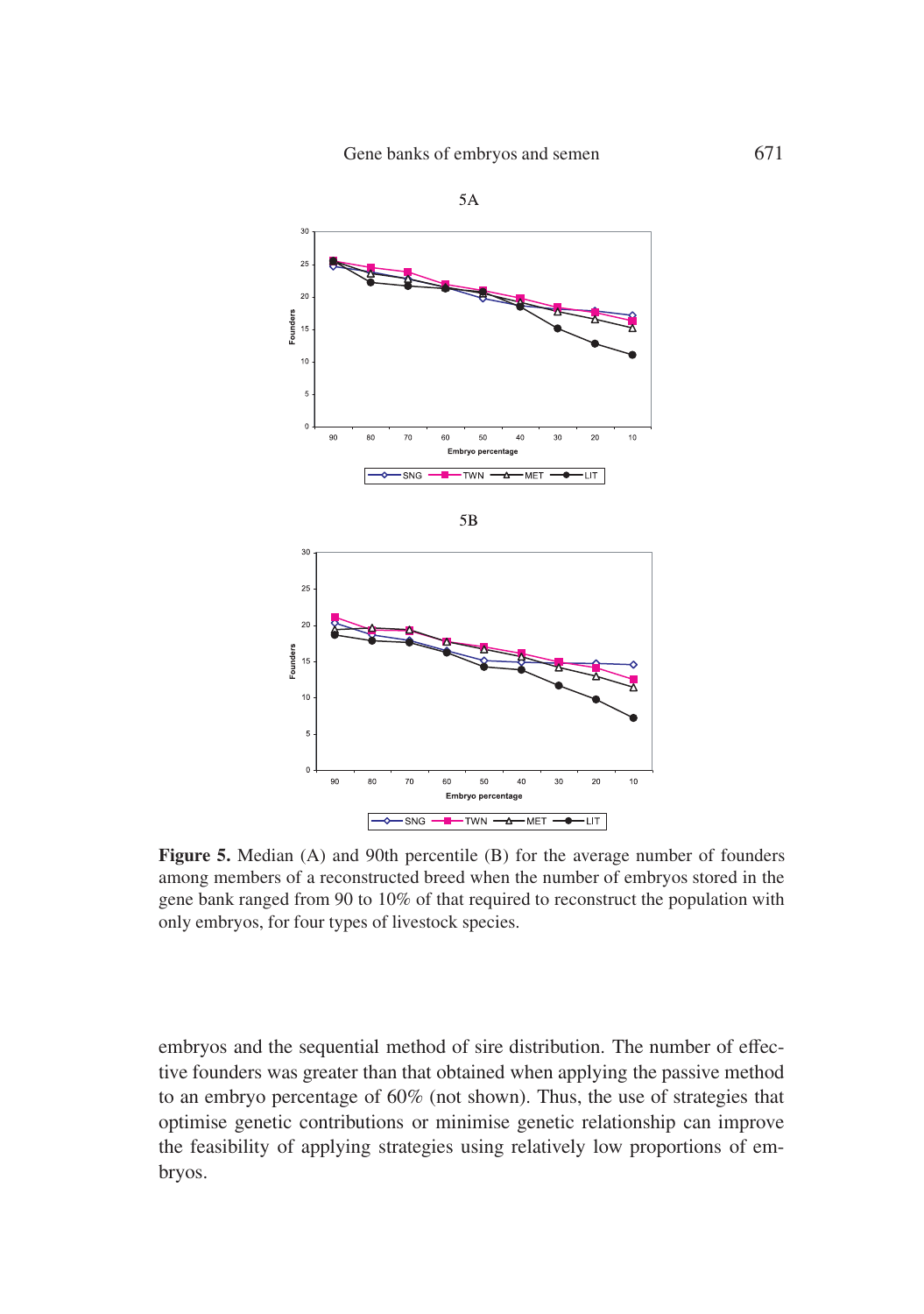672 P.J. Boettcher *et al.*



**Figure 6.** Means (for proportions of embryos ranging from 90 to 10%) of additive genetic relationships among members of the reconstructed population of a species with single offspring when the sires are used sequentially or strategically to equalise their contribution to the final population.

#### **3.5. Final considerations**

The objective of this study was to investigate a new approach for the creation of gene banks for breed reconstruction, by using embryos and semen in combination. Further investigation is in progress to extend the comparison of this approach with the semen-only and embryo-only strategies generally advocated to consider the costs associated with each strategy. Such a comparison requires the analysis of several aspects not considered in the current work. However, some preliminary and general indications on costs can be derived from the results of this study. For example, the SNG situation was that for which the ratio of substitution of semen for embryos was the highest. Decreasing the percentage of embryos from 40% to 30% reduced the number of embryos needed by 22, from 86 to 65. In turn, the number of doses of semen needed increased by about 40 (Fig. 3A). Therefore, each embryo withheld from the bank can be replaced by two doses of semen. Using a very simplistic logic, one can conclude that substituting embryos with semen will be economically favourable as long as each embryo costs more than twice the price of a dose of semen. Currently reasonable estimates for the costs to obtain a freezable embryo and a unit of semen are 100  $\in$  and 1.5  $\in$ , respectively. This ratio is approximately 67, which is far superior to 2, thus favouring strategies with a higher proportion of semen. Of course, this was a simple example and other factors must be considered when constructing the genebank. Using the same example, the median number of insemination cycles was seven with 40% embryos and 10 with 30% embryos (Fig. 2A). For cattle, each reproductive cycle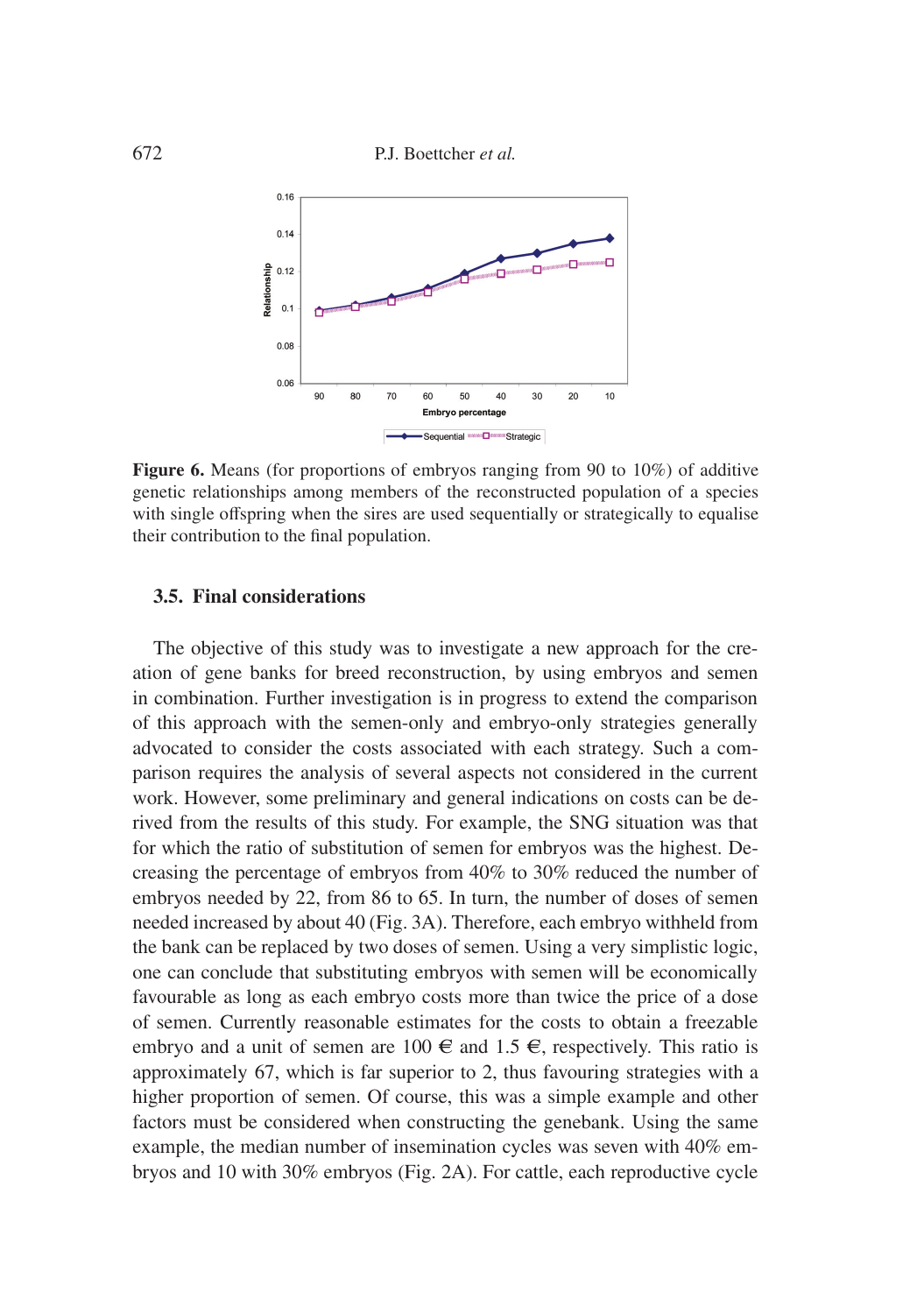would last about one year, so decreasing the number of embryos also increases the time for reconstruction. Creating a gene bank would have to balance initial monetary costs with the desire to reach the reconstruction goal in the most timely manner.

# **4. CONCLUSIONS**

Erosion of genetic resources in many parts of the world is advancing at high speed and in many cases *in situ* conservation strategies are not sufficient because they often require years to be put into effective operation. The results from the simulations in this study provide general guidelines for the creation of cryogenic gene banks. Numerous efforts for the banking of semen and embryos have been recently started in many countries, but there remains a need to complete them. The results of this study also provide information that can be used to optimise the completion of partially existing banks.

The design of the most efficient cryo-banking system will require consideration of costs, and that research is on going. However, some specific recommendations on other aspects of design can be made based on the results of this study. First, to ensure that the reconstruction goal will be reached, embryo percentages should be > 30% for SNG and > 20% for other species. In addition to increasing the risk of failure in the reconstruction, decreasing the embryo percentage also tends to increase the level of relationships among members of the reconstructed population. However, strategic mating plans can help alleviate this problem and should, therefore, be applied when the embryo percentage is less than 50%.

#### **ACKNOWLEDGEMENTS**

This research work was funded in part by a grant from the Region of Lombardy, Italy. The authors thank George Wiggans, Ken Stalder, and John Metzger for data used to obtain parameters underlying the simulation (Tab. I).

#### **REFERENCES**

- [1] Brem G., Graf F., Kräusslich H., Genetic and economic differences among methods of gene conservation in farm animals, Livest. Prod. Sci. 11 (1984) 65–68.
- [2] Brisbane J.R., Gibson J.P., Balancing selection response and rate of inbreeding by including genetic relationship in selection decisions, Theor. Appl. Genet. 91 (1995) 421–431.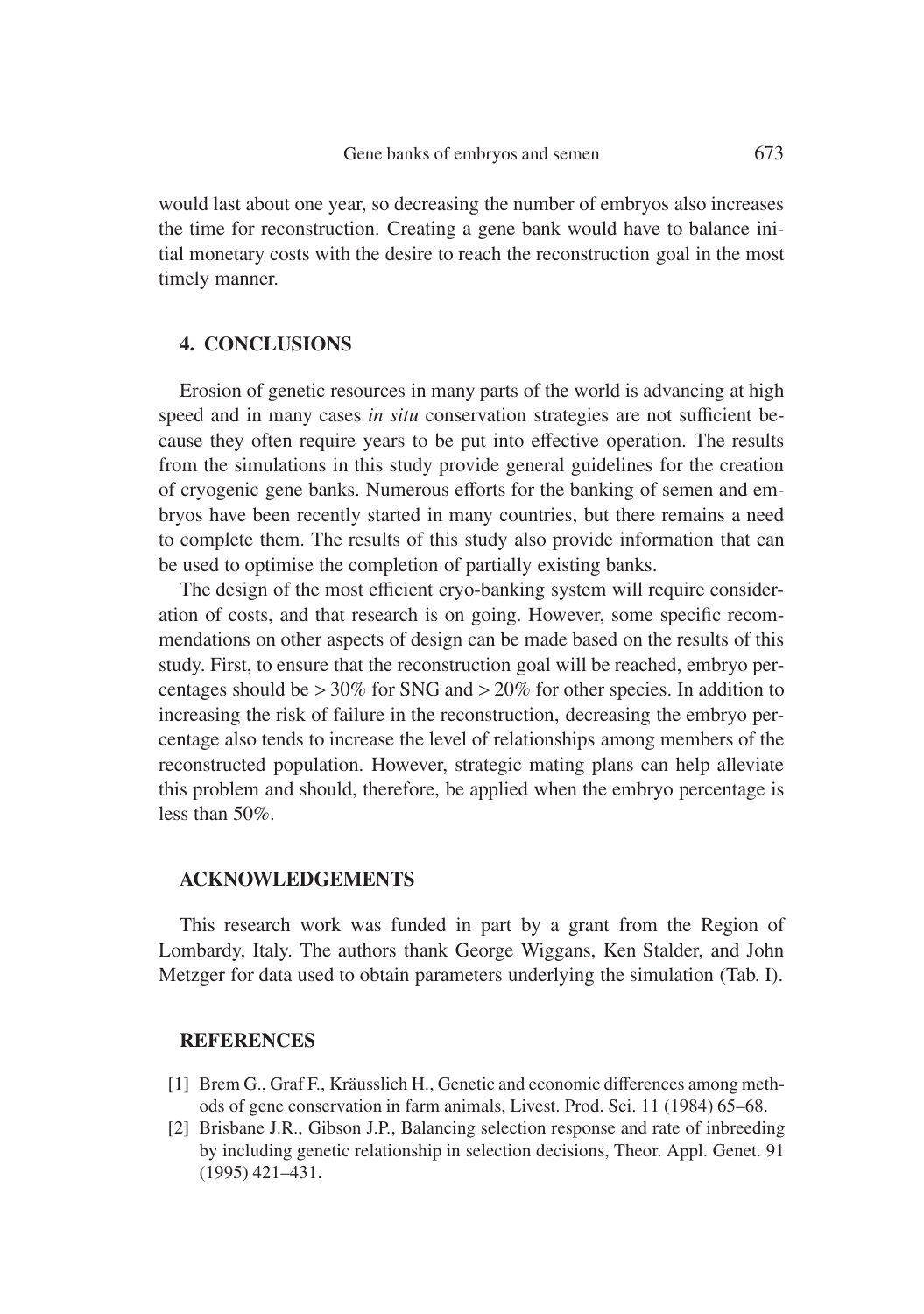- [3] ERFP, Guidelines for the constitution of national cryopreservation programmes for farm animals, Hiemstra S.J. (Ed.), Publication No 1 of the European Regional Focal Point on Animal Genetic Resources, 2003.
- [4] FAO, Secondary Guidelines for Development of National Farm Animal Genetic Resources Management Plans, FAO, Rome, Italy, 1988.
- [5] Fernandez J., Toro M.A., The use of mathematical programming to control inbreeding in selection schemes, J. Anim. Breeding Genet. 116 (1999) 447–466.
- [6] Fernandez J., Toro M.A., Caballero A., Managing individuals' contributions to maximize the allelic diversity maintained in small, conserved populations, Cons. Biol. 18 (2004) 1358–1367.
- [7] Hill W.G., A note on effective population size with overlapping generations, Genetics 92 (1979) 317–322.
- [8] Kimura M., Crow J.F., The measurement of effective population number, Evolution 17 (1963) 279–288.
- [9] Labroue F., Loquet M., Guillouet P., Bussière J.J., Glodek P., Wemheuer W., Gandini G., Pizzi F., Delgado J.V., Poto A., Peinado B., Sereno J.R.B., Ollivier L., Pig Semen banks in Europe, in: Characterisation and conservation of pig genetic resources, in: Ollivier, Labroue, Glodek, Gandini and Delgado (Eds.), EAAP Publication No. 104, Wageningen Pers, Wageningen, 2001.
- [10] Lacy R.C., Analysis of founder representation in pedigrees: founder equivalents and founder genome equivalents, Zoo. Biol. 8 (1989) 111–123.
- [11] Lömker R., Simon D.L., Costs of and inbreeding in conservation of endangered breeds of cattle, 5th World Congr. Genet. Appl. Livest. Prod. 21 (1994) 393–396.
- [12] Meuwissen T.H.E., Woolliams J.A., Effective sizes of livestock populations to prevent a decline in fitness, Theor. Appl. Genet. 89 (1994) 1019–1026.
- [13] Ollivier L., Renard J.P., The costs of cryopreservation of animal genetic resources, Proc. 53rd Ann. Meet. Eur. Assoc. Anim. Prod., 1995, Wageningen Academic Publishers, Wageningen, The Netherlands.
- [14] Planchenault D., Workshop on cryopreservation of animal genetic resources in Europe, February 23, 2003, Paris, France.
- [15] Smith C., Estimated costs of genetic conservation of farm animals, in: FAO Animal Production and Health Paper 44/1, 1984, FAO, Rome, pp. 21–30.
- [16] Wray N.R., Goddard M.E., Increasing long-term response to selection, Genet. Sel. Evol. 26 (1994) 431–451.
- [17] Wray N.R., Thompson R., Prediction of rates of inbreeding in selected populations, Genet. Res. 55 (1990) 41–54.

#### **APPENDIX**

The expected number of embryos needed to obtain 25 females of breeding age,  $E(n_{25})$ , was calculated according to the following formula:

$$
E(n_{25}) = 25/(c \times sr \times f \times sb),
$$
 (1)